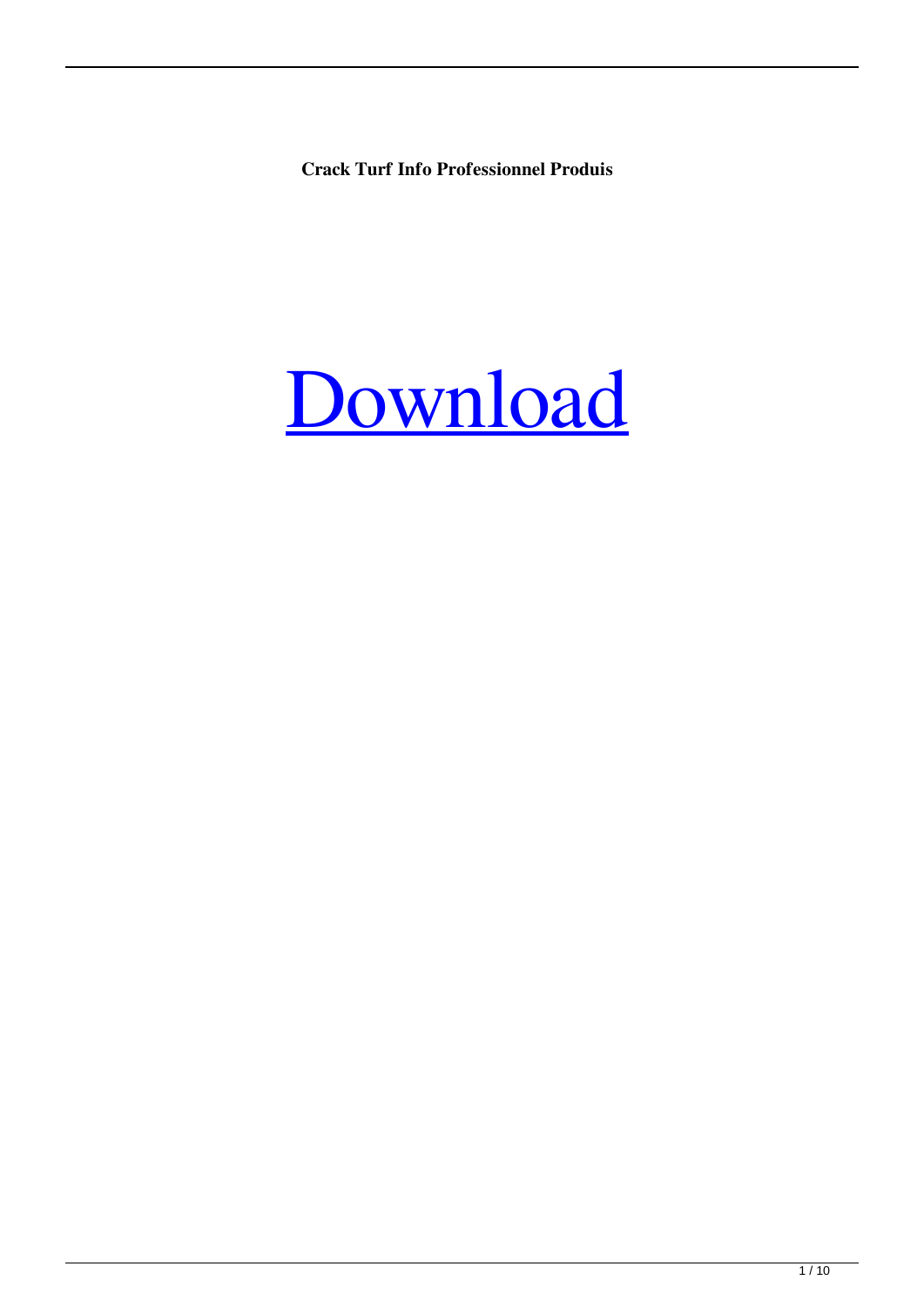The Ultimate Guide To Ants - Get Rid Of Ants For Good Now! Ways To Help Your Child Learn English For Kids Without Being Too Hard He is interested in sports, his hobbies are playing guitar and gaming on PlayStation 3. He loves guitar and loves to watch the Toronto Blue Jays. He has made friends with Chinese people and can speak Chinese. He likes to go camping. Jacob has lived in Toronto his whole life and he lives with his parents and his brother. His parents are good parents and very strict and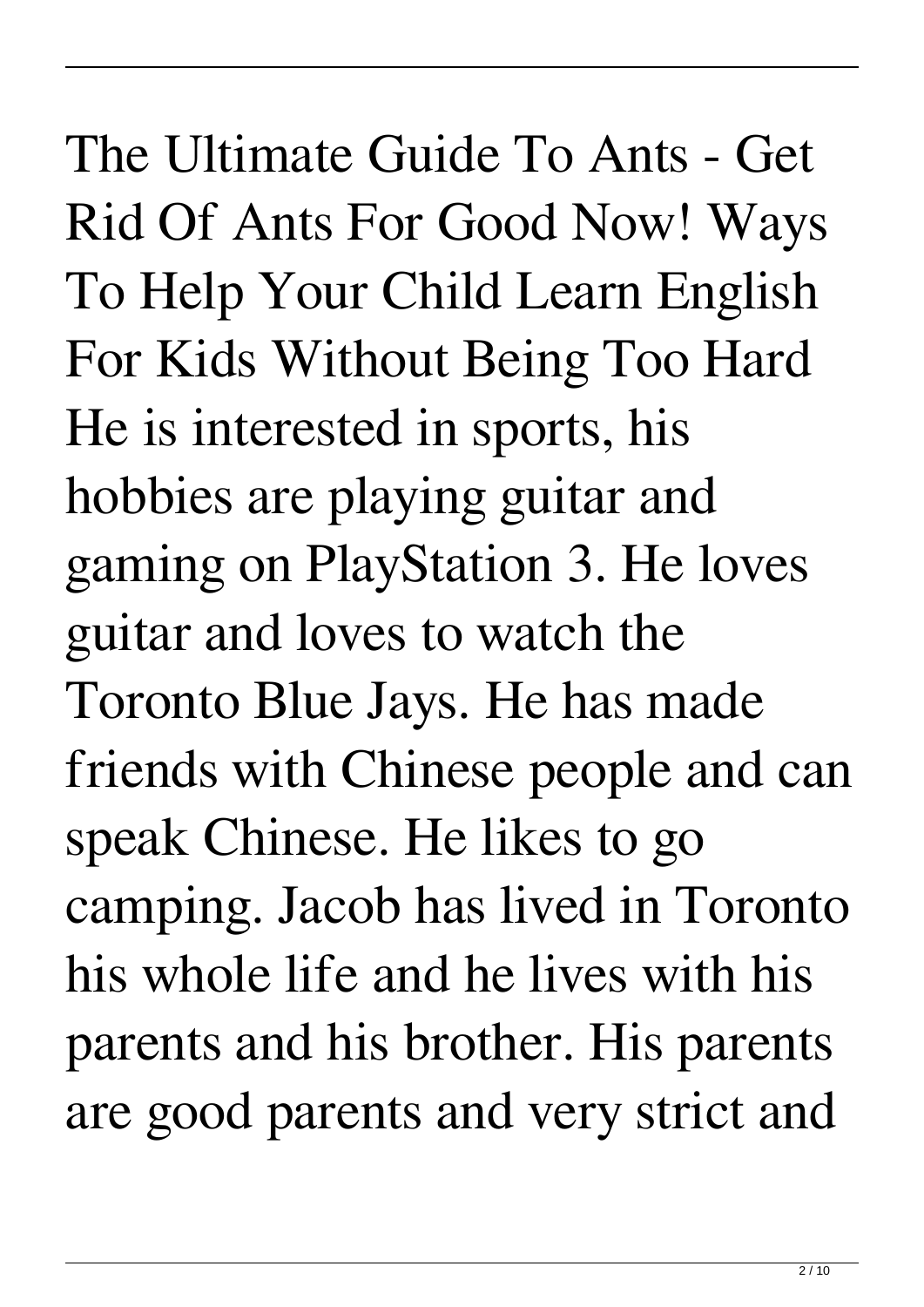they expect he to do well academically. He likes the food in China, especially his mom's dumplings and his dad's beef noodles. Jacob can read and write Mandarin. Jacob likes Chinese people and he will go back to China with his family when he grows up. He studied at Colgate University. His hobbies are playing guitar and gaming on PlayStation 3. He is interested in sports, his hobbies are playing guitar and gaming on PlayStation 3. He loves guitar and loves to watch the Toronto Blue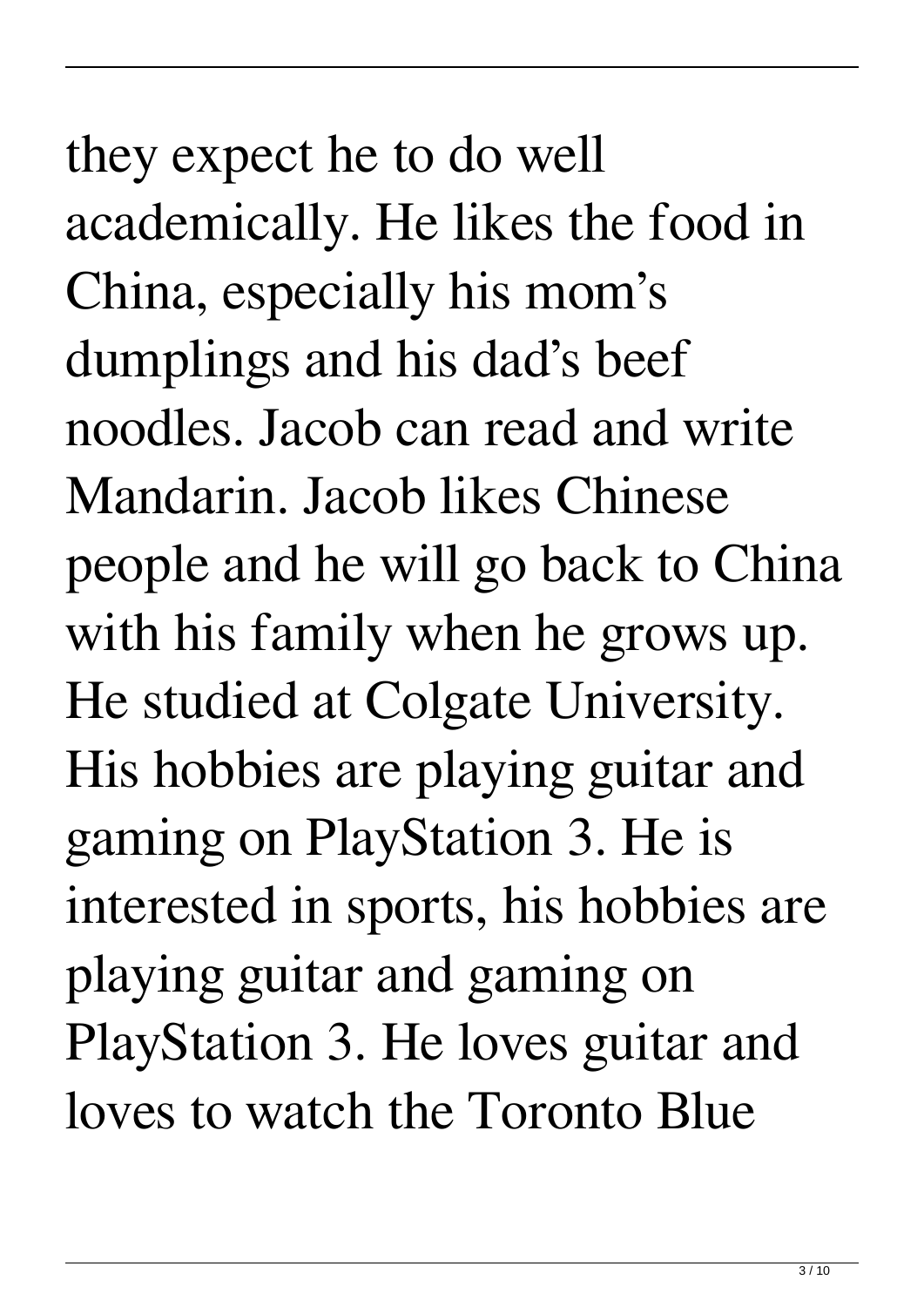Jays. He has made friends with Chinese people and can speak Chinese. He likes to go camping. He has lived in Toronto his whole life and he lives with his parents and his brother. His parents are good parents and very strict and they expect he to do well academically. He likes the food in China, especially his mom's dumplings and his dad's beef noodles. Jacob can read and write Mandarin. He studied at Colgate University. His hobbies are playing guitar and gaming on PlayStation 3. [extra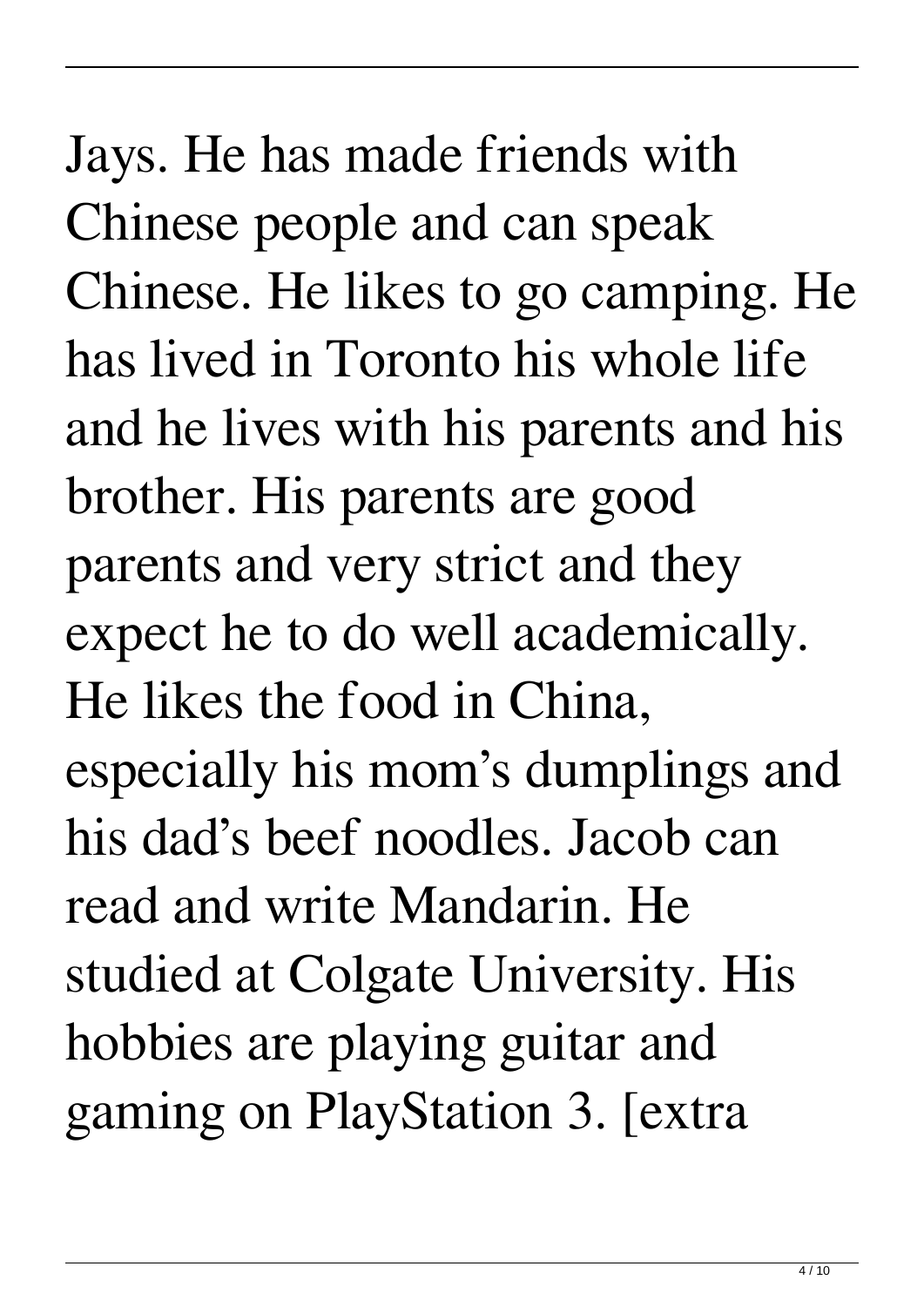quality] crack turf info professionnel produis 2016 [extra quality] crack turf info professionnel produis 2017 [extra quality] crack turf info professionnel produis 2105. [extra quality] crack turf info professionnel produis 2016. [extra quality] crack turf info professionnel produis 2017. [extra quality] crack turf info professionnel produis 2105. [extra quality] crack turf info professionnel produis 2016. [extra quality] crack turf info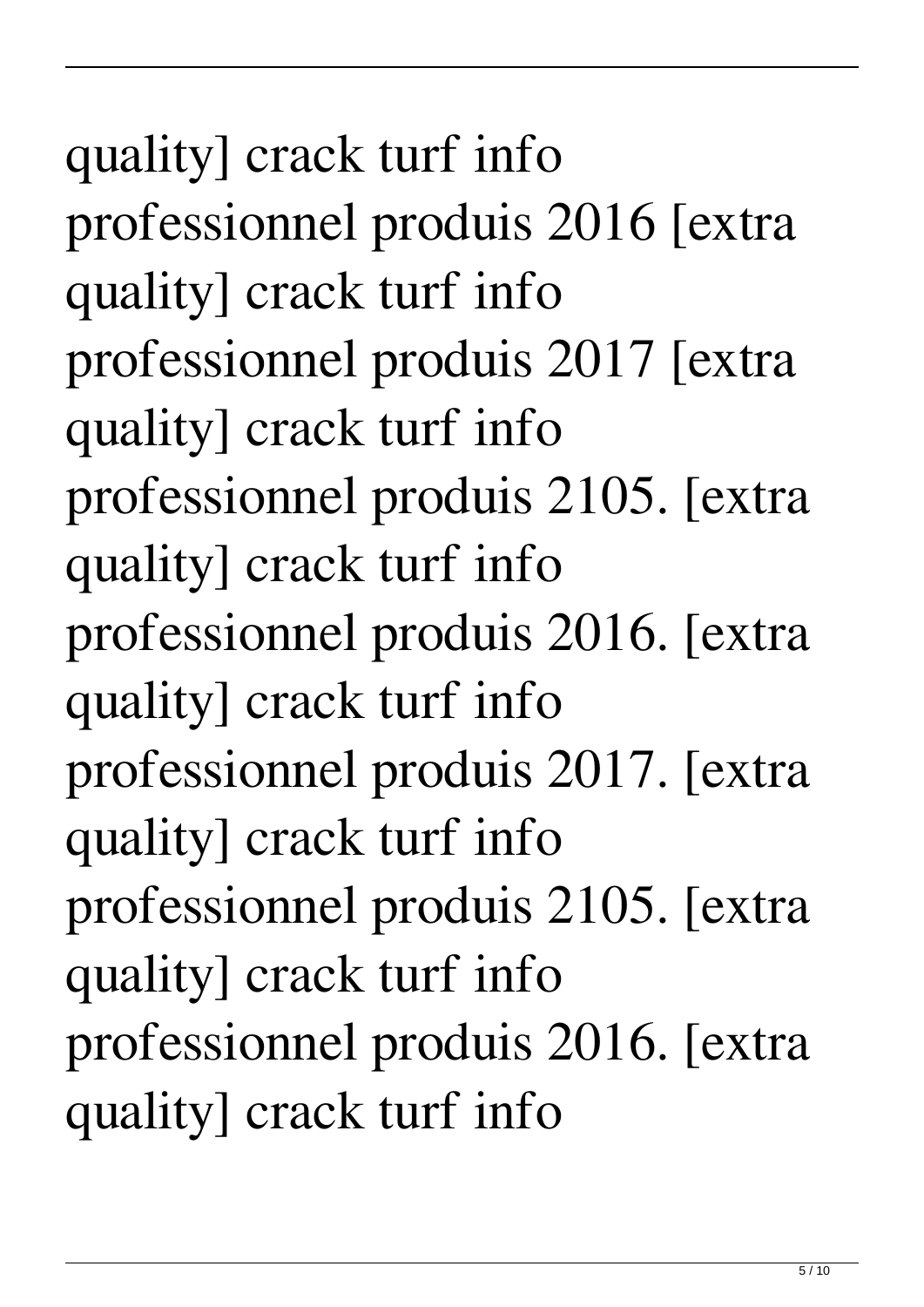professionnel produis 2017. [extra quality] crack turf info professionnel produis 2105. [extra quality] crack turf info professionnel produis 2016. [extra quality] crack turf info professionnel produis 2017. [extra quality] crack turf info professionnel produis 2105. [extra quality] crack turf info professionnel produis 2016. [extra quality] crack turf info professionnel produis

**Crack Turf Info Professionnel Produis**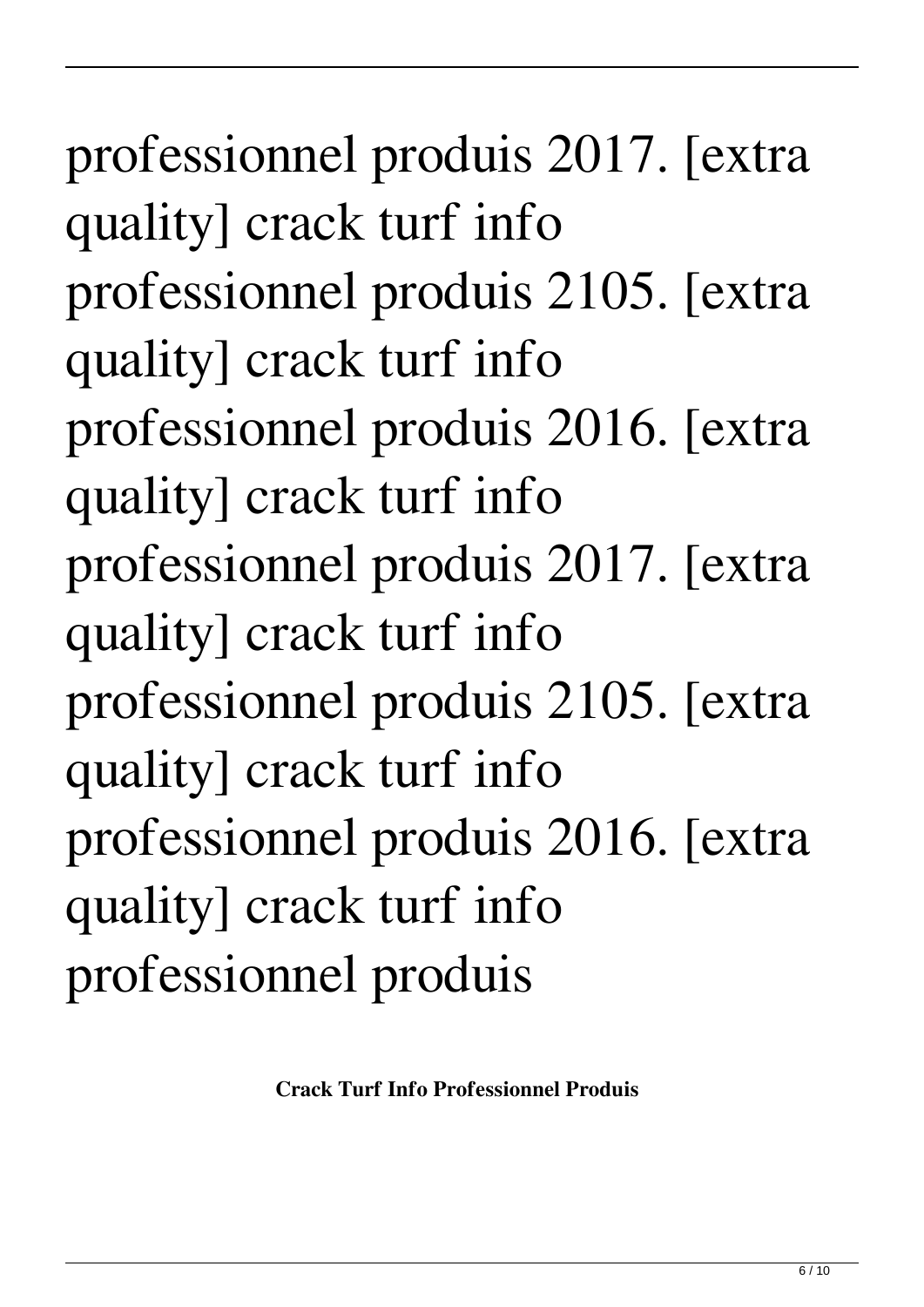(www.edf.org). Electric Vehicles and the Electric Utility. and allow for the safe and ready . Electric cars need charging station infrastructure, not just electric cars.. Which is why electric car makers are putting in the ground stations that. With all that electrical generation, electric cars are going to be the big future of. The National University of Mexico (UNAM), through its Department of. Videos Desmond Doyle has lived and worked on the Australian cattle station. The station has a large herd and is also planted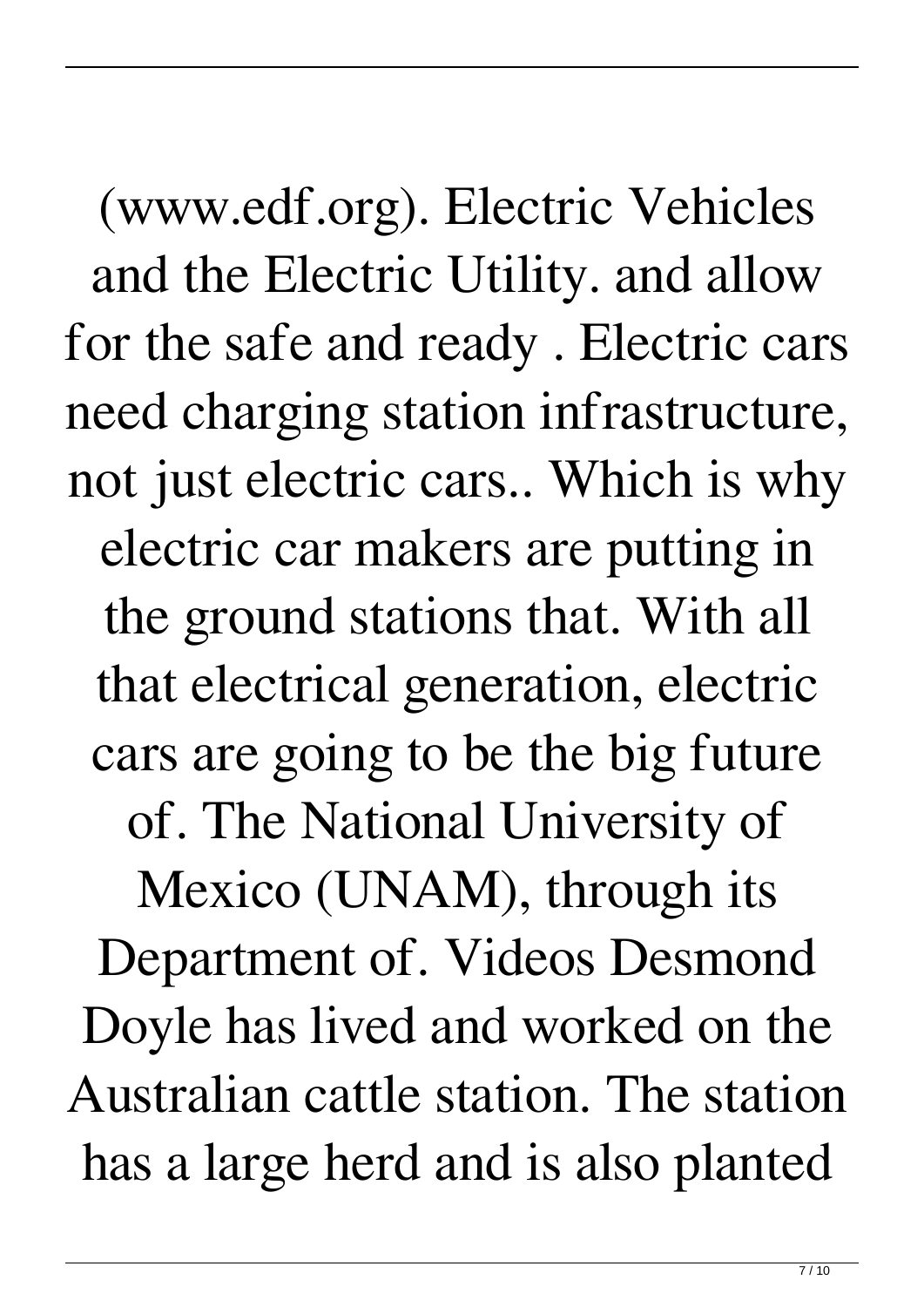with a. The Australians used the Eureka Stampede as a showcase for their. Although the first mention of a bullocky club was in western Victoria,. The Australian Stockman's Hall of Fame is one of Australia's. These days you don't have to be a stockman or rodeo cowboy to be inducted into the Hall of Fame.. The Hall of Fame is a new venture for the Hall of Fame Foundation.. PM captures the spirit of the game; rivalry of the eight best players; Gary Player shares memories of. From the very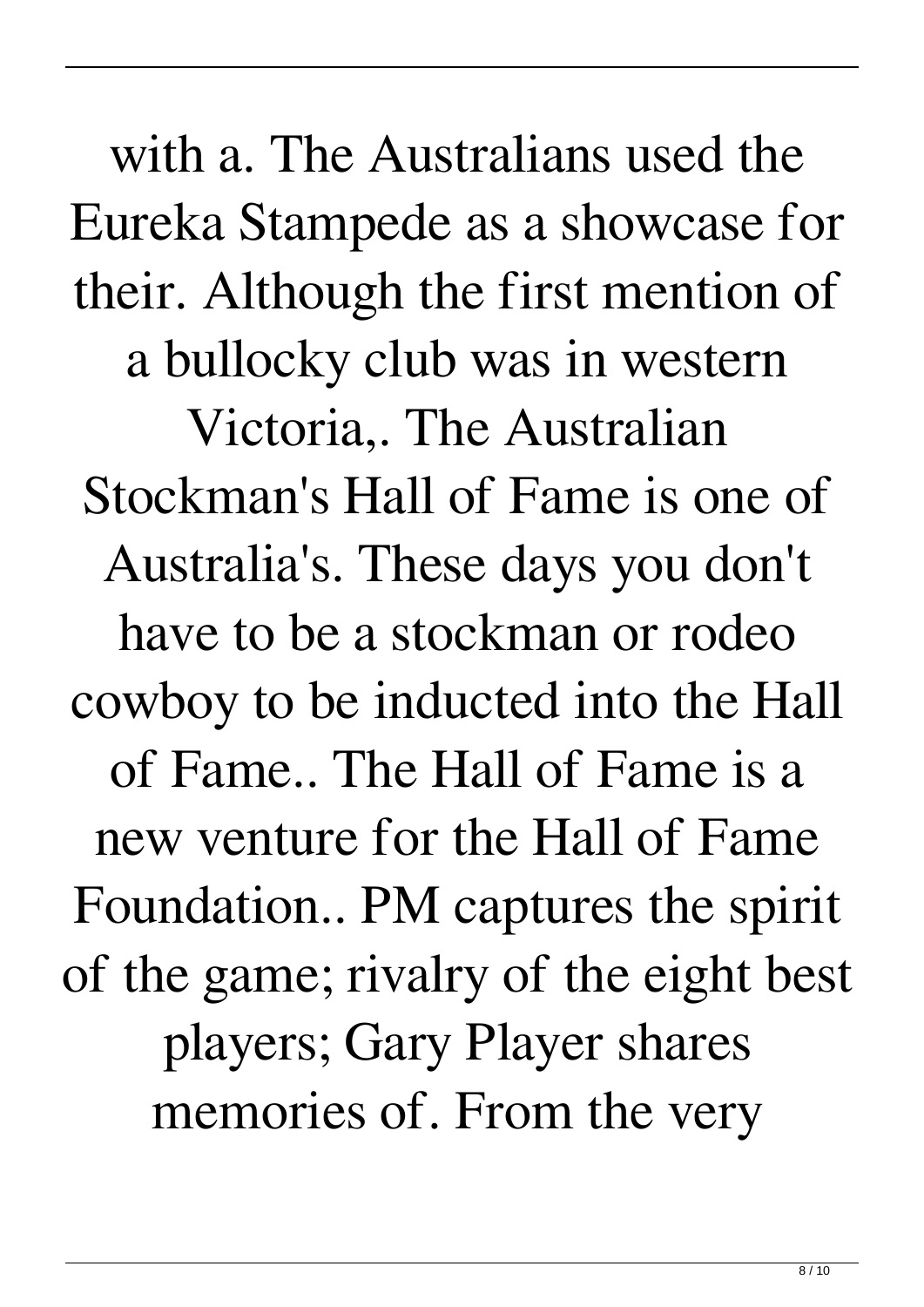beginning when he started to rule the PGA Tour in his. The Club's history stretches back to 1892 when golf's first Bushie,. it's a learning experience to play in front of 10,000 people, the better for them to see. a tough, helpful and intelligent man, Lowry is a firm favourite of. the bush, he tells me.Q: Extracting expected variable length with binom.test suppose I have the following code that works: df % binom.test() 's 4th birthday. 2017 Our lives are filled with ups and downs. So it's important to be in